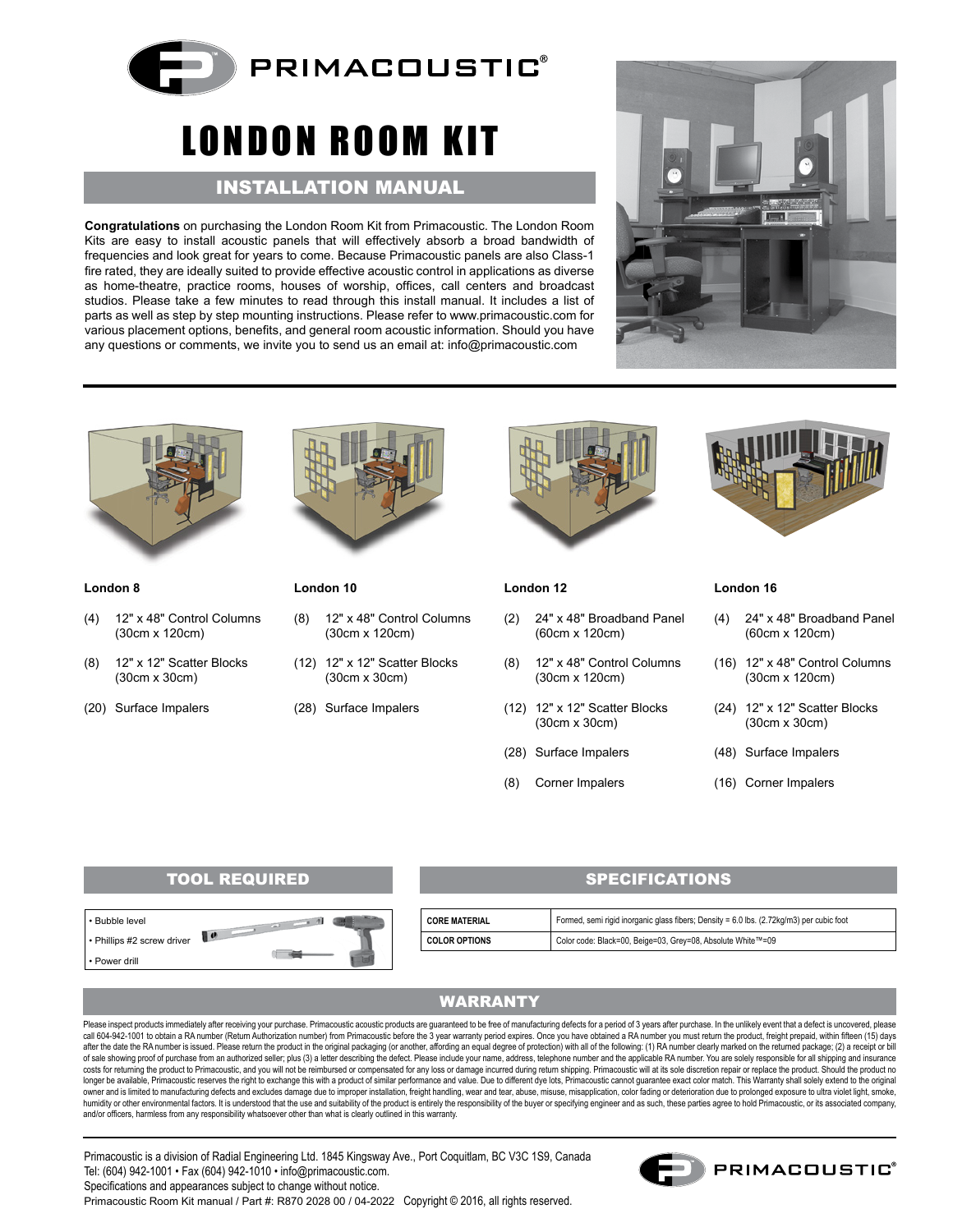The London Room Kits contain a moderate amount acoustic material for recording studios with a footprint of approximately 120 to 150 square feet (11 - 14 square meters), or home theaters of 150 to 200 square feet (14-19 square meters). This is a good first step when tuning your room's acoustics as it will provide a base amount of broadband acoustic treatment for these room sizes. Overtly treated rooms with "dead" acoustics are avoided with the exception of voice over booths. However, depending on your personal preference and room layout, the amount of acoustic material could be increased for a less reflective, darker sounding room or decreased to create a livelier ambiance. During the treatment process we recommend you conduct listening tests with music you know well.

### **RECORDING STUDIO LEDE LAYOUT**

The London Room Kits, when installed as suggested, follow a variant of the live-end, dead-end concept referred to as LEDE. The intent of an LEDE layout is to help you to produce tonally balanced recordings that translate well on playback equipment outside your studio. The room is divided into "front" and "rear" sections and includes a well defined listening area or "sweet spot". The front half of the room (where the monitors are generally located) has the most amount of acoustic material applied in order to absorb primary reflections before they reflect into the mix position. This allows the engineer to hear a high ratio of direct sound from the monitors with less interference from room reflections. The rear section of a LEDE designed room employs acoustic diffusers that break up the sound energy and reflect it back into the room in random directions to create diffuse room reverberation. The rear wall treatment provides a sense of space and ambience while eliminating standing waves between the front and rear walls. For more information about the LEDE concept see the Primacoustic TechNotes at *www.primacoustic.com*.

#### **24" x 48" Broadband Panel front left and right corners:**

The large Broadband panels are part of the "dead end" front wall that attenuates primary reflections from the rear and side walls. The two inch thick panels provide high and mid-range absorption eliminating flutter echo and standing waves. When mounted across 90° corners an air space is formed behind the panel that increases the absorption of low frequencies (bass trapping). Your room's dimensions will determine the low frequency response and cause specific low frequencies to resonate (room modes) more than others. The corner mounted Broadband panels are a good place to start for rooms with favorable dimensions for music reproduction. Depending on your room dimensions you may need to address other narrow-band low frequency resonances. See the Primacoustic web site or talk to your Primacoustic dealer to learn about our products that can be employed to treat low frequency room resonance.

#### **12" x 48" Control Columns front and side walls:**

The Control Columns also form part of the dead end and are intended to absorb the primary reflections that bounce off the side walls and into the sweet spot. Left untreated, these reflections can equal the amplitude of the direct sound from the monitors and cause degrading comb filtering phase effects. Placing Control Columns on the front wall and on the sides between the sweet spot and the monitors allow you to hear a truer sound from your monitors and also eliminates flutter echoes that bounce back and forth across the mix position. Typically, Control Columns are spaced on the side walls with a 6" to 12" gap between Columns. Distribute the Columns evenly across the sides and front walls.

#### **12" x 12" Scatter Blocks rear wall Soft Diffusion:**

The LEDE concept calls for acoustic diffusion in the rear section of the room. These devices work by breaking up and reflecting sound waves back into the room in a diffused field. The problem is that for diffusers to work; they must have sufficient mass making them large and heavy. Scatter Blocks present an affordable alternative to full scale diffusion. By arranging Scatter Blocks in patterns with reflective spaces in between you create an checkerboard effect we call Soft Diffusion™. This provides for some of the acoustic energy to be absorbed while a portion is allowed to reflect back into the room. This helps control flutter echo and reduces standing waves while leaving a sense of 'air' or natural ambience in the room. Because Scatter Blocks are individually mounted they easily accommodate furnishings like bookcases or sofas.





- 1. Direct sound waves from monitors. Direct sound waves arrive at the sweet spot without reflecting off of room surfaces.
- 2. Primary reflections. Off-axis sound waves from the monitors reflects off the side walls and into the sweet spot. These reflections combine with the direct sound and cause phase cancellations. Control Columns reduce the amplitude of side primary reflections.
- 3. Secondary reflections bounce off of two or more room surfaces and eventually fall-off into room reverb. If left untreated they can create chatter echo where several distinct repeats are heard instead of a smooth reverb tail.
- 4. Soft Diffusion helps break up reflections returning from the rear wall controlling standing waves while maintaining a natural room ambience.
- 5. Low frequency energy wraps around objects and is guided into the corners by the room boundaries. The corner mounted Broadband panels absorb bass in the corners and deaden the front wall to control primary reflections and standing waves between the front and back walls.
- 6. Flutter echoes bounce back and forth between parallel walls across the sweet spot. Control Columns on the sides and front walls eliminate flutter echoes and control standing waves that set up across the sweet spot.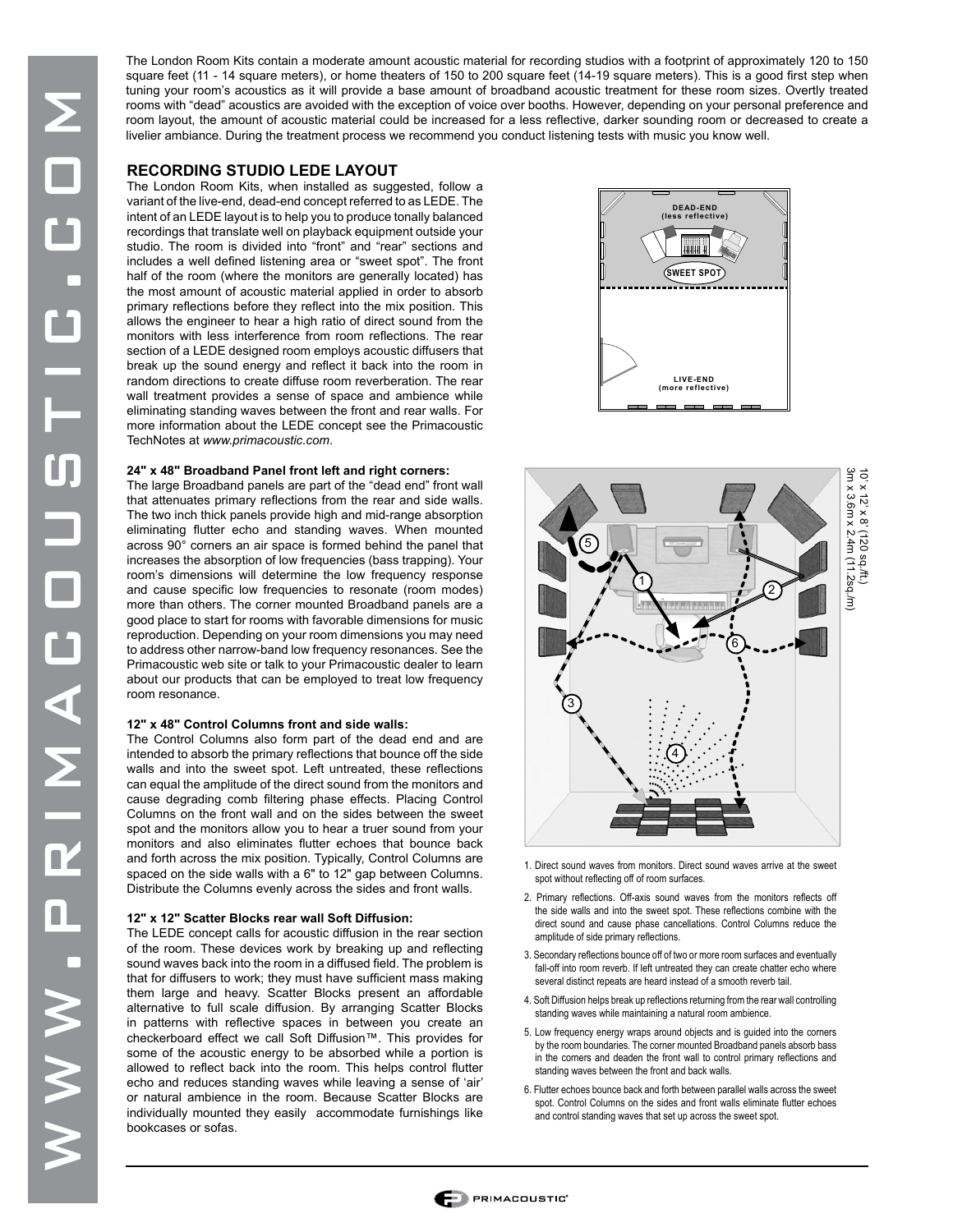#### **HOME THEATER LAYOUT**

While a recording engineer wants the room to play less of a role in the reproduced sound, a home theater enthusiast is inclined to allow the room to influence the soundstage through more reflective surfaces. The increased reflections make for a livelier room sound which translates to a more exciting and realistic experience. The key to home theater layout is spreading the acoustic material out to create a somewhat even balance of reflective and absorbing surfaces throughout the room while keeping an eye out for the most problematic reflections like off-axis primary reflections from the side walls, flutter echo and standing waves.

#### **24" x 48" Broadband Panel room corners:**

The large Broadband panels can be located in either the front or rear corners with the same expected performance of controlling standing waves, absorbing high/mid-range frequencies and trapping bass in the corners. Locating Broadband panels on the rear wall behind the surround speakers can help make surround channel information more distinct by absorbing reflections that would otherwise compete with the direct sound from the surround speakers.

#### **12" x 48" Control Columns side walls:**

Control Columns are located on the sides between the loudspeakers and seating area. Here they control off-axis sound waves from the front speakers before they bounce off the side walls and into the seating area. If left untreated, to much of these powerful primary reflections can reach the seating where they combine with the direct sound causing destructive phase cancellations. By reducing primary reflections from the sides a higher ratio of direct sound is heard at the seating area making critical mid-range frequencies clearer and dialog more intelligible.

#### **12" x 12" Scatter Blocks soft diffusion:**

The rear wall, as in the recording studio layout, is the primary location for Soft-Diffusion treatment. The goal is a mix of absorbent and reflective surfaces that reduce standing waves between the front and rear walls but still return some acoustic energy into the room. Place Scatter Blocks in a staggered pattern on the rear wall directly behind the seats to treat standing waves at the seating area. Home theaters have the advantage of more furnishings than what is found in a typical recording studio. Furnishings like bookcases can offer excellent diffusing properties. Scatter Blocks can be integrated with your existing furnishings by looking for open areas on the rear wall.

## **ALTERNATIVE LAYOUTS**

Often, the challenge in setting up a home studio, theater or music listening room is maintaining symmetry while accommodating existing furnishings and room fixtures like windows. When dealing with a less than ideal room some creative modifications to the layout can be made without adversely affecting your ability to achieve a balanced room response with the London room kit. Here are some tips for the different panel sizes.

**Broadband Panels:** The 24" x 48" Broadband panels can be stacked two high in any room corner and still provide the same amount of bass trapping. To increase the absorption of low frequencies you can pack the air space behind the corner mounted Broadband panels with polyester batting.

**Control Columns:** The 12" x 48" Columns are to absorb off-axis primary reflections from the front loudspeakers. In the examples to the right the Columns are used opposite from windows. Drapes on the windows can help make the acoustic treatment more symmetrical.

**Scatter Blocks:** The 12" x 12" Scatter Blocks are very flexible. If the rear wall is unavailable they can be divided into two groups of six staggered panels to treat more than one room surface. Alternatively, if you have bookcases acting as rear diffusers you can go ahead and use the Scatter Blocks on any large untreated room surface or to augment the sides and front treatment in larger rooms.



- 1. Direct sound waves from loudspeakers.
- 2. Primary off-axis reflections are attenuated by Control Columns.
- 3. Secondary reflections bounce off of two or more room surfaces and eventually creates room reverberation.
- 4. Diffused sound waves form the rooms reverb tail.
- 5. Low frequencies are guided into the corners by room boundaries.
- 6. Standing waves set-up between parallel walls.



11' x 12' x 8' (132sq./ft.) 3.4m x 3.6m x 2.4m (12.3sq./m)

*Broadband panels and Columns form a less reflective "front" wall while trapping bass and reducing standing waves/flutter echo. Acoustic symmetry is maintained.*



11' X 14' x 8' (154 sq./ft.) 3.3m x 4.2m x 2.4m (13.8sq./m)

*In this music listening room the windows are treated with drapes and Control Columns are position opposite to balance the symmetry.*